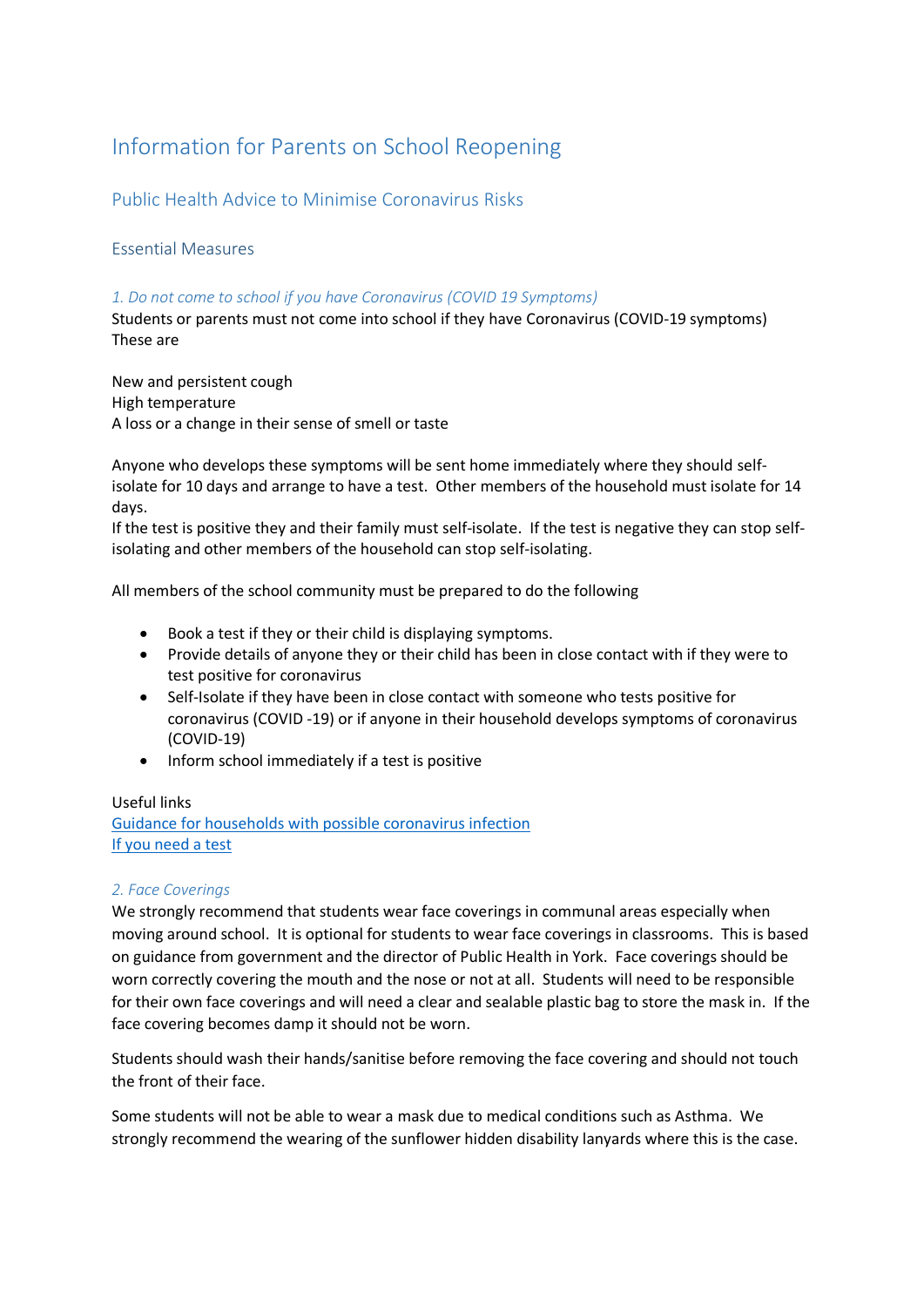#### *3. Hand Hygiene*

When students arrive at school they should was their hands for 20 seconds with soap and water at the external sinks that are at all entrances. We would expect students to arrive at least 5 minutes early as this process is essential. Before eating and after using the toilet students are expected to wash their hands with soap and water. If you are unable to wash your hands then use sanitiser. Every classroom has been fitted with a sanitiser dispenser and all students are expected to sanitise when entering a new classroom.

#### *4. Good Respiratory Hygiene*

Students are to follow catch it, bin it, kill it, guidance when coughing or sneezing.

A cough or sneeze should be caught by a tissue or a sleeve (not hands) The tissue should be placed in the bin Any germs should be killed through good hand hygiene

Face masks must be worn by students who travel on public transport

#### *5. Enhanced Cleaning*

Our cleaning contractors are working to an enhanced schedule with more staff present during the school day. All tables will be wiped down in between lessons. In IT rooms for example we will be using silicon keyboard covers that will be wiped down in between uses.

#### *6. Minimise contact and maintain Social Distancing*

Students are in year group bubbles and therefore will only socialise and mix with students in their year group.

The timetable for the day is at the end of this document and is designed to allow for staggered start times, break times, dinner times and finish times. The timetable below shows entrance points, where students will get food and where the recreational areas are.

#### In the Classroom

Students should bring their own equipment to school. This must include as a minimum a pen, pencil, ruler, pencil sharpener, rubber and a calculator. All students will be provided with a green and a purple pen to use when assessing work.

Any items used in a lesson will not be used by another year group for 48 hours or it will be cleaned before been used again. Teachers are strongly advised to remain at the front of the class and to retain a 2 metre social distance from students.

All classrooms will be arranged so that students are not sat facing each other.

## Out of the Classroom

Students should follow the one way system around school at all times. Whilst the government guidance is not specific we recommend that students maintain a 1 metre plus distance wherever possible.

## Arrive and Leaving School

Students should arrive punctually to school and where possible by bike or by walking. If they are been dropped off by parents please can we ask that parents do not leave the car. If students from different households are arriving in the same car they should wear a face covering in the car.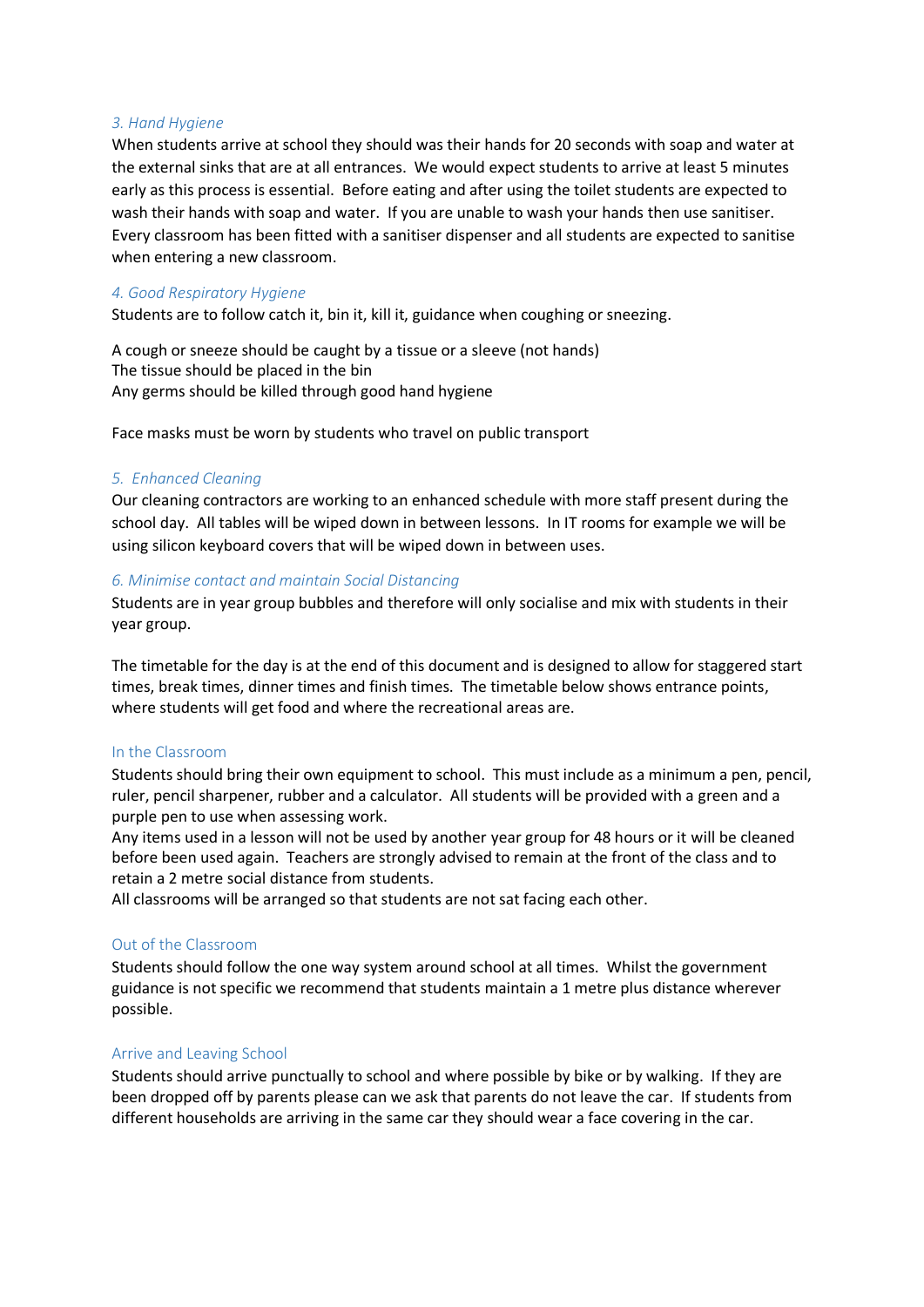## Attendance

The guidance is clear that from September school is not optional. We will do everything we can to reassure those who are anxious how important it is that they return to school. As a school good attendance lies at the heart of our recovery curriculum and we will continue to follow the mantra

"Never has good attendance been so important"

Please contact Mr Louth at [j.louth@yorkhigh.southbank.academy](mailto:j.louth@yorkhigh.southbank.academy) if you have any questions.

## Catering

Students will be able to purchase hot and cold food through our usual systems. To allow for as little contact as possible if you are buying a school dinner please use [parent pay.](https://www.yorkhighschool.co.uk/parentpay) We will use our biometric system but students will be expected to sanitise before use. For all students there is the option to bring a packed lunch. Lunchtimes are in Year group bubbles and the seating has been rearranged to reduce face to face seating wherever possible.

## Uniform

School uniform will be worn as normal and standards about piercings and hair colour will return to our pre COVID 19 high standards. The guidance states that "Uniforms do not need to be cleaned any more often than usual, nor do they need to be cleaned using methods which are different from normal. This is a time when many are suffering economic hardship please contact your Head of House through the [reception@yorkhigh.southbank.academy](mailto:reception@yorkhigh.southbank.academy) email to see if we can help.

## After School Activities

Unfortunately we are unable to offer the full range of after school activities at the moment. We will be offering a Breakfast club from 8am every morning from 14<sup>th</sup> September, where year groups will be seated apart. We will be offering a homework club to Year 7 only after school. Year 11's will be offered interventions and the revision club 3 to 5 every night after school.

## Behaviour Expectations

We believe that the best way to welcome back our students is to quickly re-establish our high standards and consistent routines across the school. York High school has made significant improvements over the last three years and we must not let our standards fall. We will continue to use the planner based system with modifications and our rewards system. Sanctions such as detentions and Internal Exclusion will still be in place where different year groups will be kept socially distanced.

# Pupil Well Being and Support

We continue to have an excellent support team of Heads of House, School Counsellor, Pupil Welfare Officer, Restorative Practitioner and Attendance Officer. As well as the support provided by this team we have engaged an extra counsellor to support our students.

## **Curriculum**

We remain committed to providing a broad and balanced curriculum at YHS and we will continue to offer all subjects. Some practical subjects will have to be modified. For example in PE students will partake in low impact activities in their school uniform.